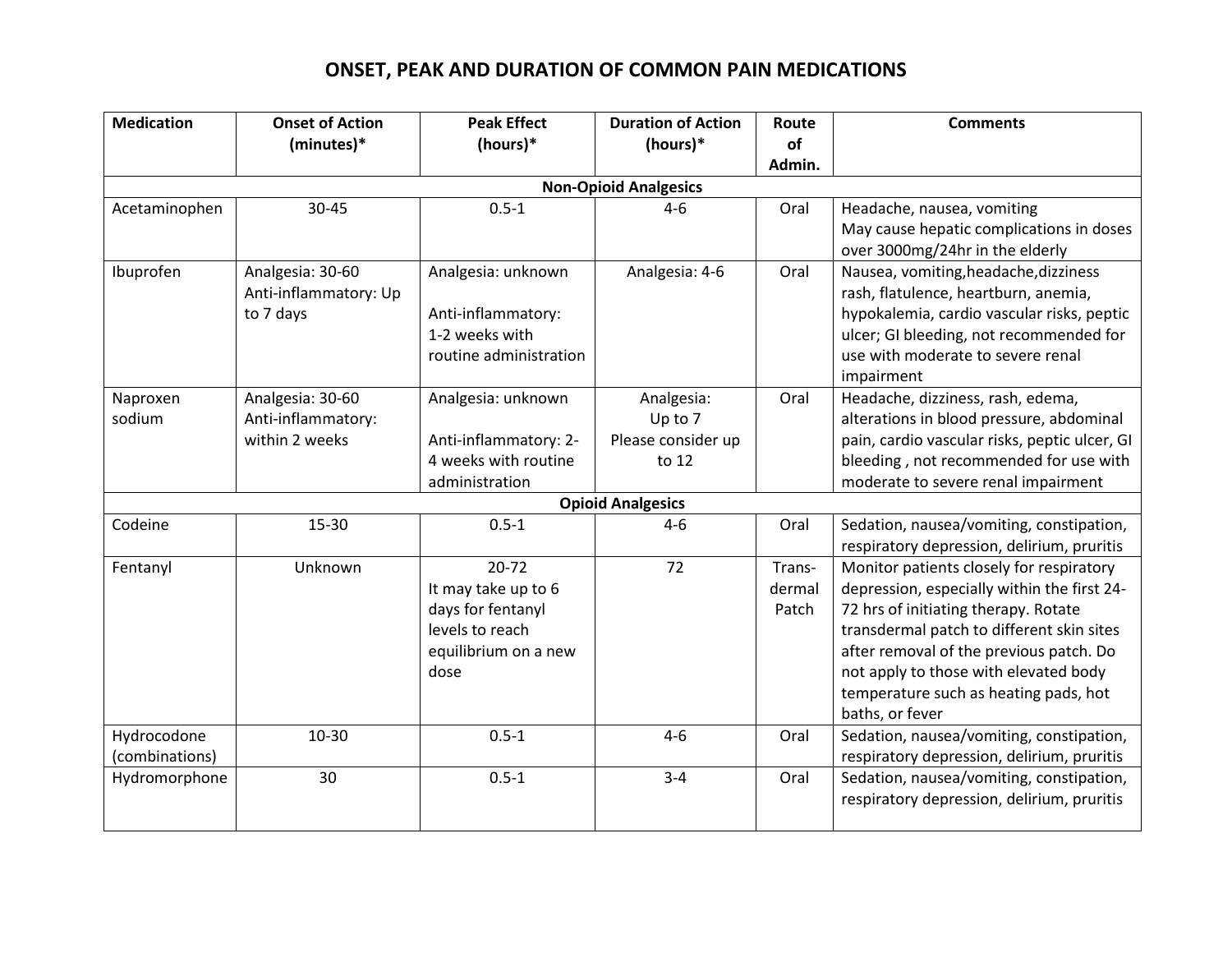## **ONSET, PEAK AND DURATION OF COMMON PAIN MEDICATIONS**

| <b>Medication</b>                  | <b>Onset of Action</b><br>(minutes)* | <b>Peak Effect</b><br>(hours)* | <b>Duration of Action</b><br>(hours)*                                                                                                                                                  | Route<br>of | <b>Comments</b>                                                                                                                                                                                                                                                                     |  |  |  |
|------------------------------------|--------------------------------------|--------------------------------|----------------------------------------------------------------------------------------------------------------------------------------------------------------------------------------|-------------|-------------------------------------------------------------------------------------------------------------------------------------------------------------------------------------------------------------------------------------------------------------------------------------|--|--|--|
|                                    |                                      |                                |                                                                                                                                                                                        | Admin.      |                                                                                                                                                                                                                                                                                     |  |  |  |
| Methadone                          | $30 - 60$                            | $1 - 2$                        | $4 - 6$<br>Full analgesic<br>effects, are not<br>attained until 3 to 5<br>days after initiation<br>of dosing. Drug is<br>known to eliminate<br>slowly causing high<br>risk of overdose | Oral        | Sedation, nausea/vomiting, constipation,<br>respiratory depression, delirium, pruritis,<br>life-Threatening QT Prolongation,<br>monitor patients closely for respiratory<br>depression, especially within the first 24<br>to 72 hours, narrow therapeutic index<br>(dose carefully) |  |  |  |
| Morphine,<br>immediate<br>release  | 15-60                                | $\mathbf{1}$                   | $3 - 6$                                                                                                                                                                                | Oral        | Sedation, nausea/vomiting, constipation,<br>respiratory depression, delirium, pruritis                                                                                                                                                                                              |  |  |  |
| Oxycodone,<br>immediate<br>release | 15                                   | $1 - 2$                        | $3 - 4$                                                                                                                                                                                | Oral        | Sedation, nausea/vomiting, constipation,<br>respiratory depression, delirium, pruritis                                                                                                                                                                                              |  |  |  |
| Oxymorphone                        | $5 - 15$                             | $0.5 - 1$                      | $3-6$                                                                                                                                                                                  | Oral        | Sedation, nausea/vomiting, constipation,<br>respiratory depression, delirium, pruritis,                                                                                                                                                                                             |  |  |  |
| Tramadol,<br>immediate<br>release  | 60                                   | $2 - 3$                        | 6                                                                                                                                                                                      | Oral        | Dizziness, constipation, vertigo, nausea,<br>headache, somnolence, agitation,<br>anxiety, emotional lability                                                                                                                                                                        |  |  |  |
| <b>Muscle relaxants</b>            |                                      |                                |                                                                                                                                                                                        |             |                                                                                                                                                                                                                                                                                     |  |  |  |
| Baclofen                           | 3-4 days                             | $5-10$ days                    | $4 - 6$                                                                                                                                                                                | Oral        | Drowsiness, dizziness, nausea, confusion,<br>headache, constipation, urinary<br>frequency                                                                                                                                                                                           |  |  |  |
| Tizanidine                         | Unknown                              | $1 - 2$                        | $3-6$                                                                                                                                                                                  | Oral        | Dry mouth, somnolence, dizziness,<br>asthenia, constipation, blurred vision                                                                                                                                                                                                         |  |  |  |

\*Unless otherwise specified

Quick onset of action times found within this table may account for the drug's absorption in the oral liquid form. Onset of action can also differ due to the manufacturer's variability with tablet compression effecting disintegration and dissolution times when ingested.